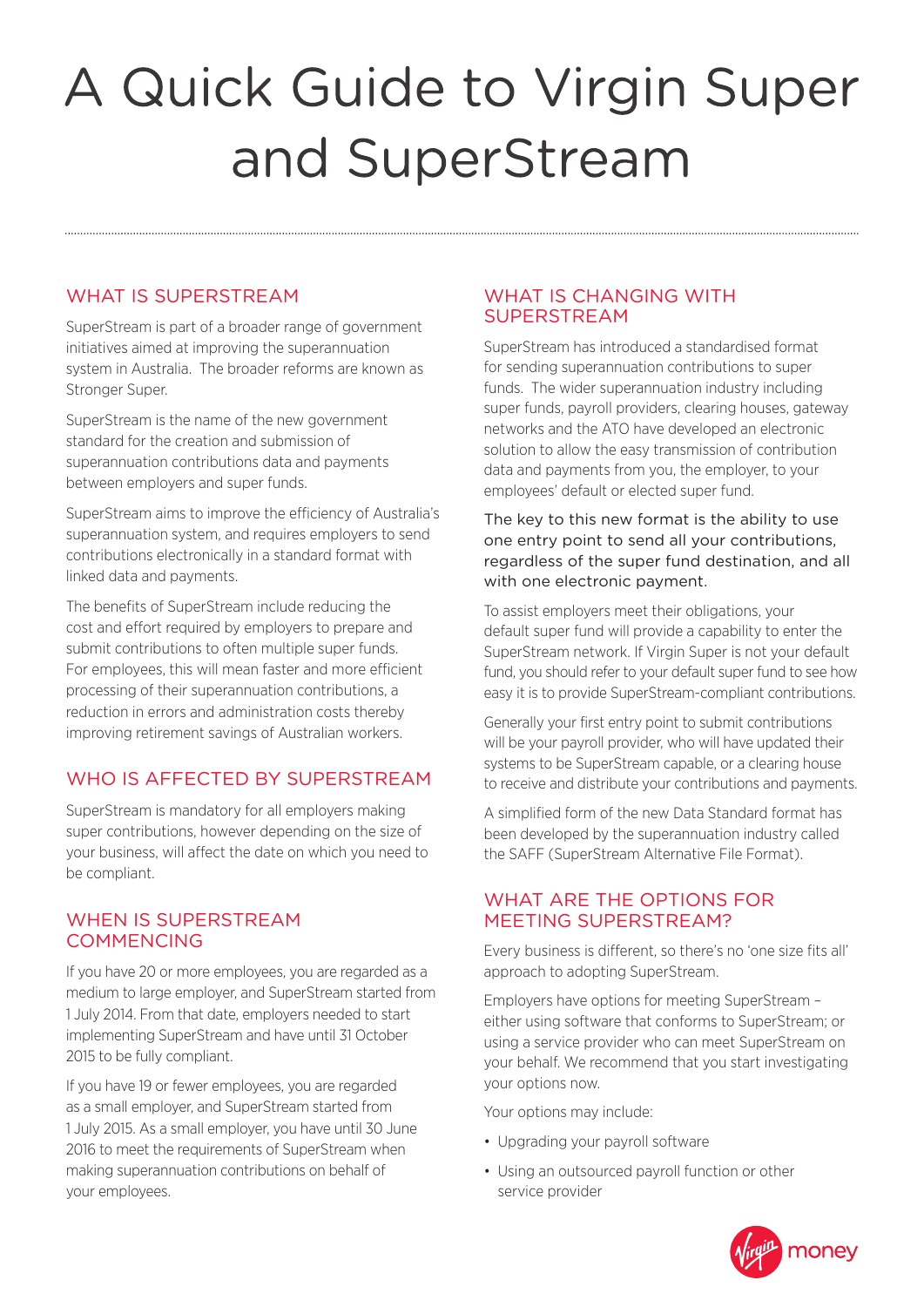• Using a commercial clearing house or the free Small Business Superannuation Clearing House (19 or fewer employees).

If Virgin Super is your default fund we can provide you with details about how to comply with the SuperStream using our preferred Clearing House.

## SAFF, CLEARING HOUSE, GATEWAYS – WHAT ARE THESE?

With the introduction of SuperStream, you may come across a number of new terms - SAFF, Clearing House and Gateways.

SAFF is an optional format that your payroll provider or clearing house may refer to, and it is simply a file format that providers can use to receive data from you about your employees, and use to construct the mandatory Data Standard format required under SuperStream.

**Clearing Houses** are intermediary service providers that provide a one-stop shop that allow you to upload their SAFF formatted file, enter data directly into a web portal page, or accept a standard file format generated from your payroll system. A clearing house will receive your employee contribution data to construct the mandatory SuperStream format. Once full payment for the contributions is received from you, they will send the contribution and payment to each super fund.

A Gateway is like a postal service. They receive all the SuperStream files and electronically direct those to the correct super fund for processing.



Super Funds

## HOW DO I SUBMIT CONTRIBUTIONS

How you submit your contributions will all depend on the payroll provider or clearing house service provider you have selected to use.

Regardless of the solution you have selected, there will be a minimum set of information that must be provided each time you make your contributions. As you're already aware, some super funds may require additional information about your employees when accepting contributions. You will need to check with the other super funds to see if they require any specific information.

Sending superannuation contributions to Virgin Super however is very straight forward. The minimum mandatory set of information that will be collected by your payroll service or clearing house is sufficient to continue sending your employee contributions to Virgin Super.

## FREQUENTLY ASKED QUESTIONS (FAQS)

#### *What are the valid payment methods for submitting contributions to Virgin Super?*

Under SuperStream, all payments must be done by electronic means. Cheque and cash payments are not allowed. The electronic methods available to you will be decided upon by your selected service provider. Most common however will be EFT to the bank account details advised by your service provider.

#### *Can I still send an EFT payment or BPay® to the Virgin Super bank account I previously used?*

There are specific requirements under SuperStream to match payment and contribution message by a common identifier. This is referred to as a Payment Reference Number (PRN). Your service provider will manage the correct PRN information, and as such you should not pay directly to the Virgin Super bank account you may have previously used. Always make payments by the method advised by your service provider to avoid delays in processing your employer contribution obligations.

#### *Will I receive advice that my employee contributions have been received and processed?*

Under SuperStream the timeframe for super funds to process and reject employer contributions has been reduced, however there is not a mechanism to confirm receipt and successful processing. To assist your service provider and you in being reasonably confident of successful processing to your employee accounts, the ATO has provided a guidance note for the industry to adopt. The ATO has indicated that the reasonable timeframe is 20 days. Virgin Super however would expect that most contributions will be processed within 3 days and employees could confirm via their online access if needed.